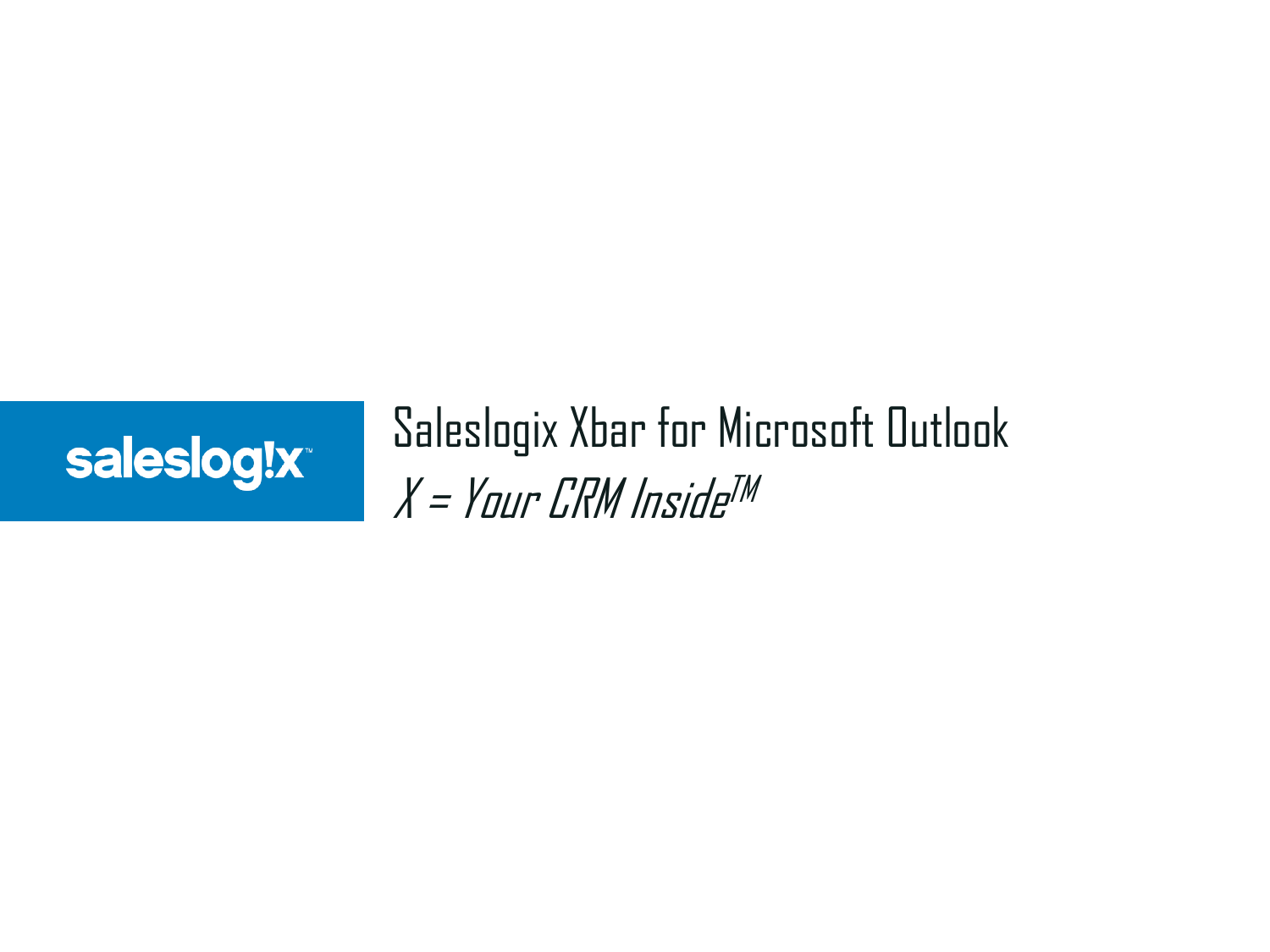## Saleslogix Xbar for Microsoft® Outlook®

- Real-time access to Saleslogix data while in Microsoft Outlook
- Work right from Outlook
- Create contacts, accounts, leads and tickets
- Achieve 100% CRM adoption
- Part of our adaptive client framework
- Delivers *your CRM inside* the tools you know, use and love



#### sw!ftpage®

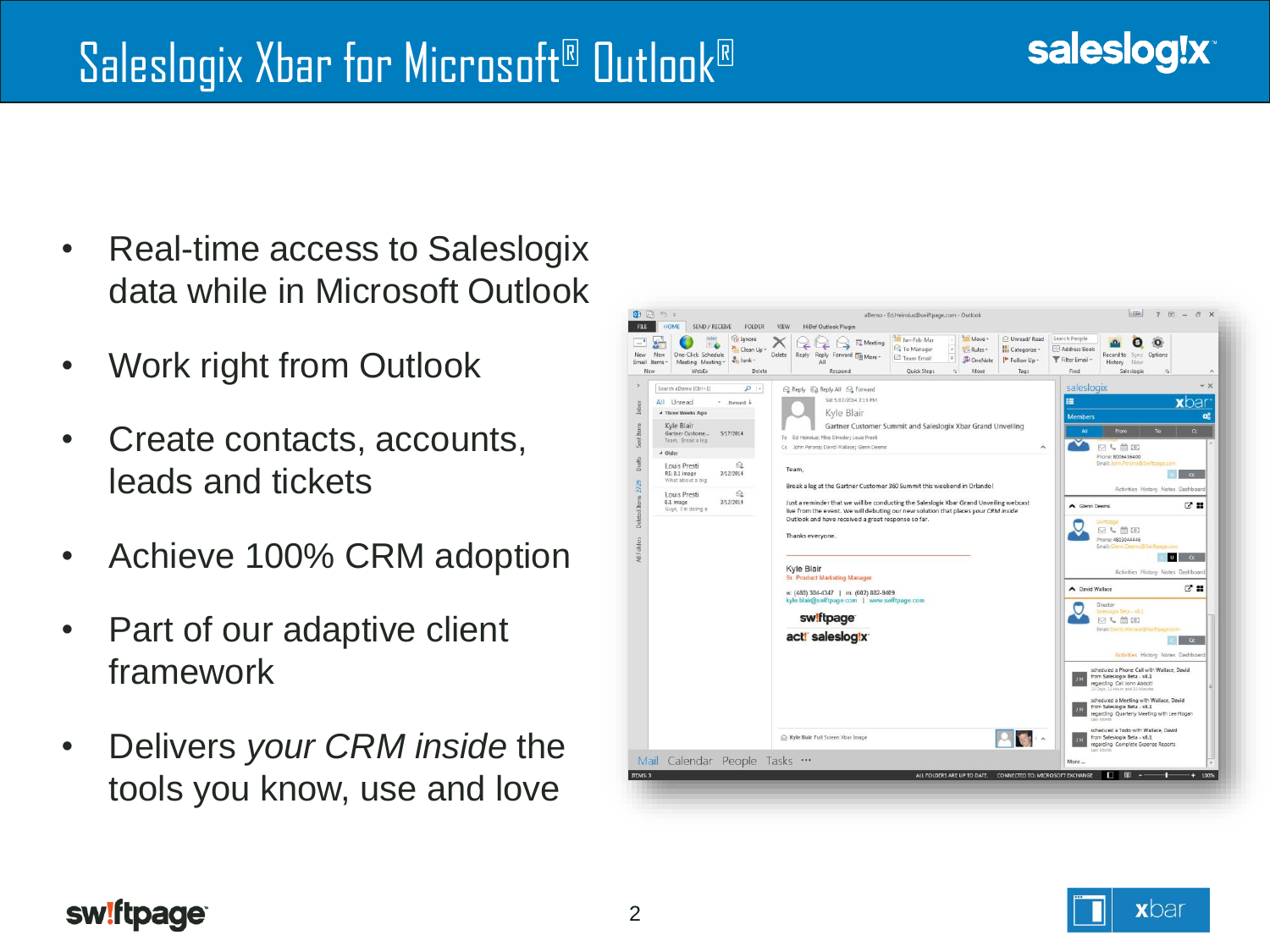- Maximize employee usage with Saleslogix Xbar embedded in Microsoft Outlook 2010 and 2013
- When a lead, contact, account, or task is clicked on in Outlook, Saleslogix Xbar displays related CRM information, activities, opportunities, and more
- Users can freely work with and modify Saleslogix information, take actions and makes updates
- View Saleslogix activities, history records, notes and your dashboards from within your Outlook inbox



### $x$ bar

#### sw!ftpage<sup>®</sup>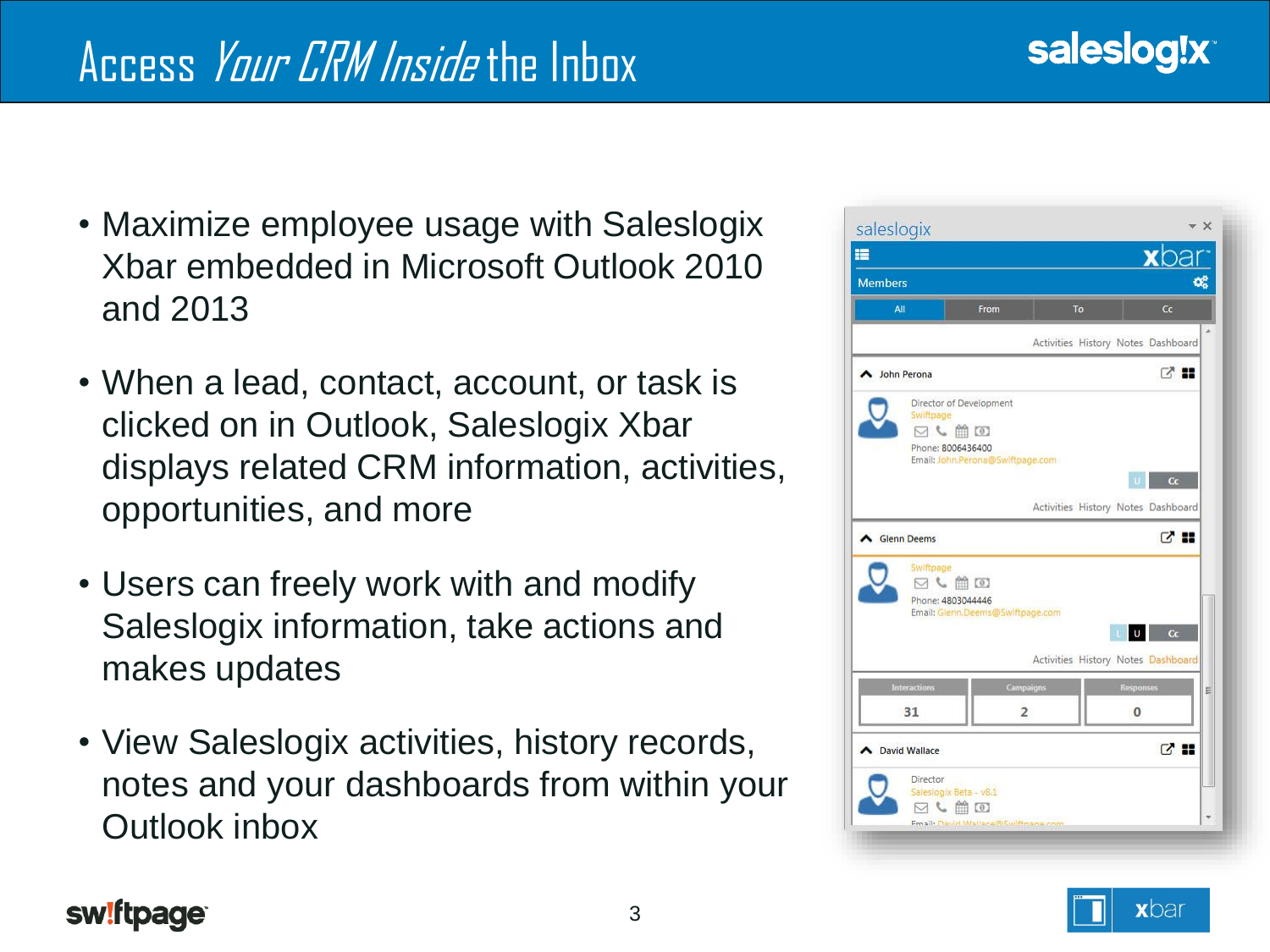- Turn unstructured email information into defined tasks, opportunities, leads, accounts, tickets, and more
- Drag & drop email signatures from Outlook to quickly create new contacts, leads, and tickets in Saleslogix which saves time and effort
- You have the choice to work within Outlook via the Saleslogix Xbar or directly within the CRM system… it is your choice



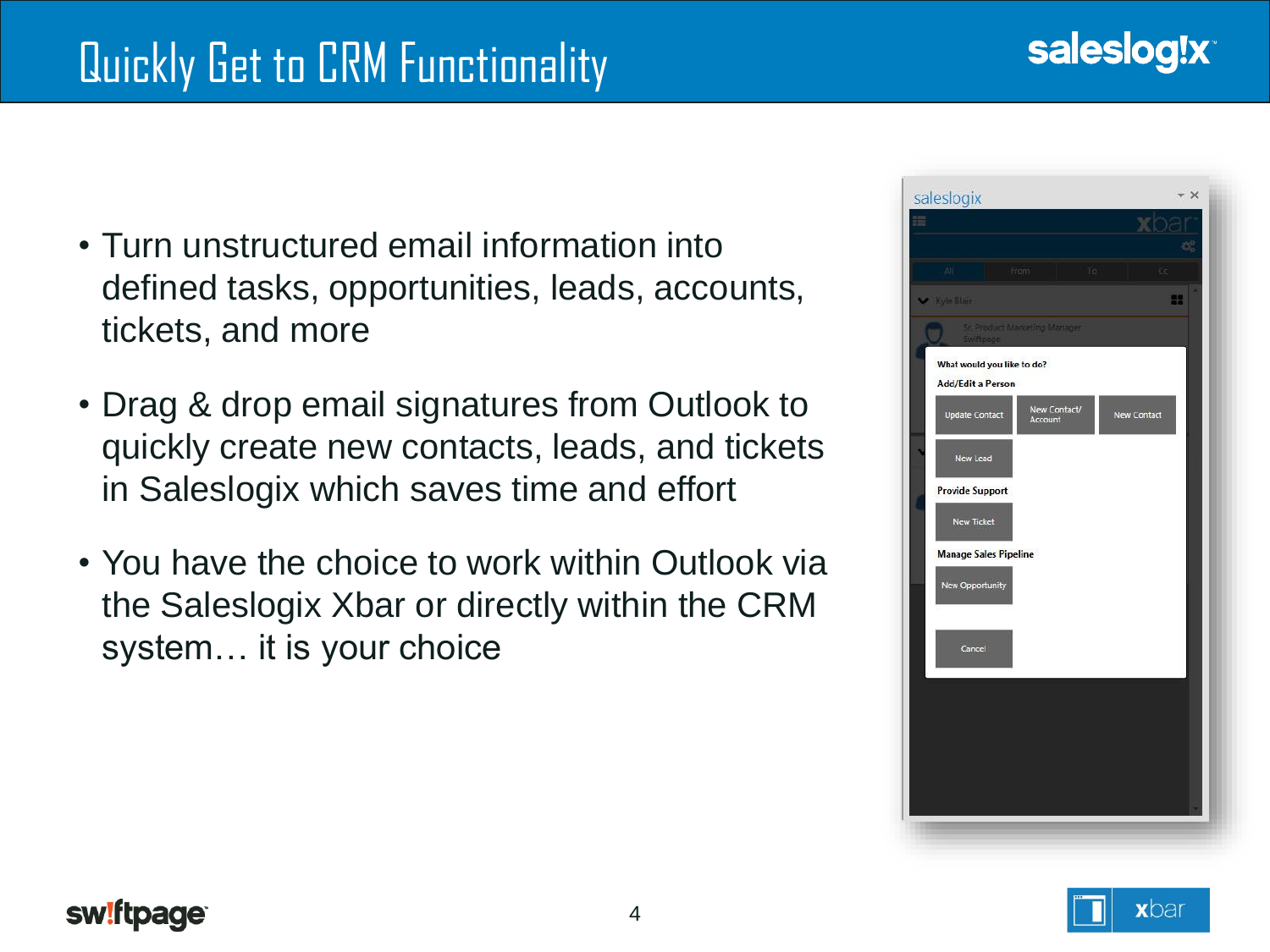## Search and See What's New

- Saleslogix Xbar includes menu options to globally search the database for accounts, contacts and other records
- Access "What's New" in the Xbar for Outlook to view the conversations with a particular contact, lead and user
- Convenient icons alert you to pending work, past due activities, open opportunities, open tickets and duplicates.





#### sw!ftpage<sup>®</sup>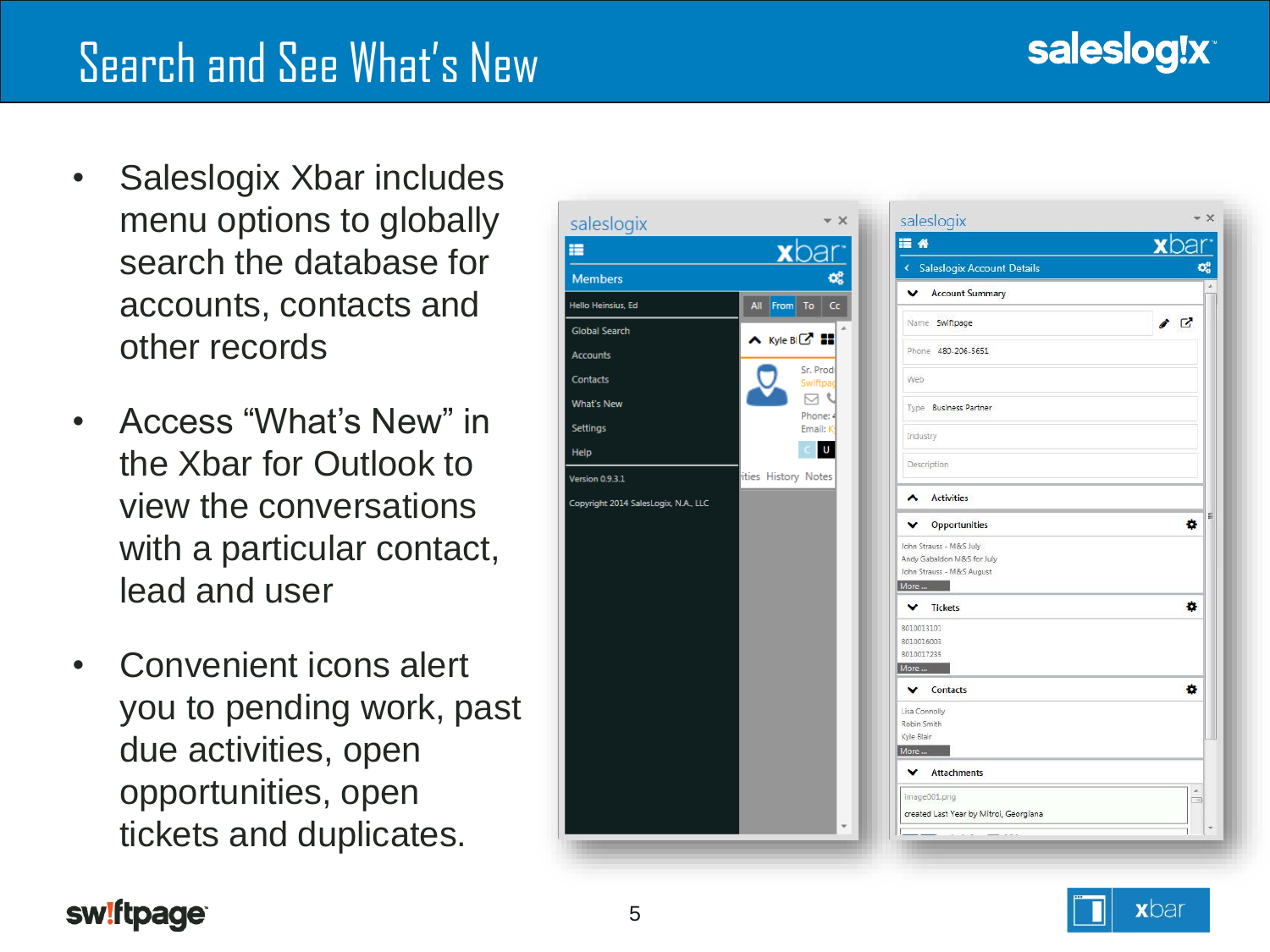## View History, Records & Emails

- The Xbar for Outlook displays a wealth of information from Saleslogix:
	- Activities
	- Contact history
	- Contact options
	- Contact information for your email recipients
	- Pending work and past due activities









#### sw!ftpage